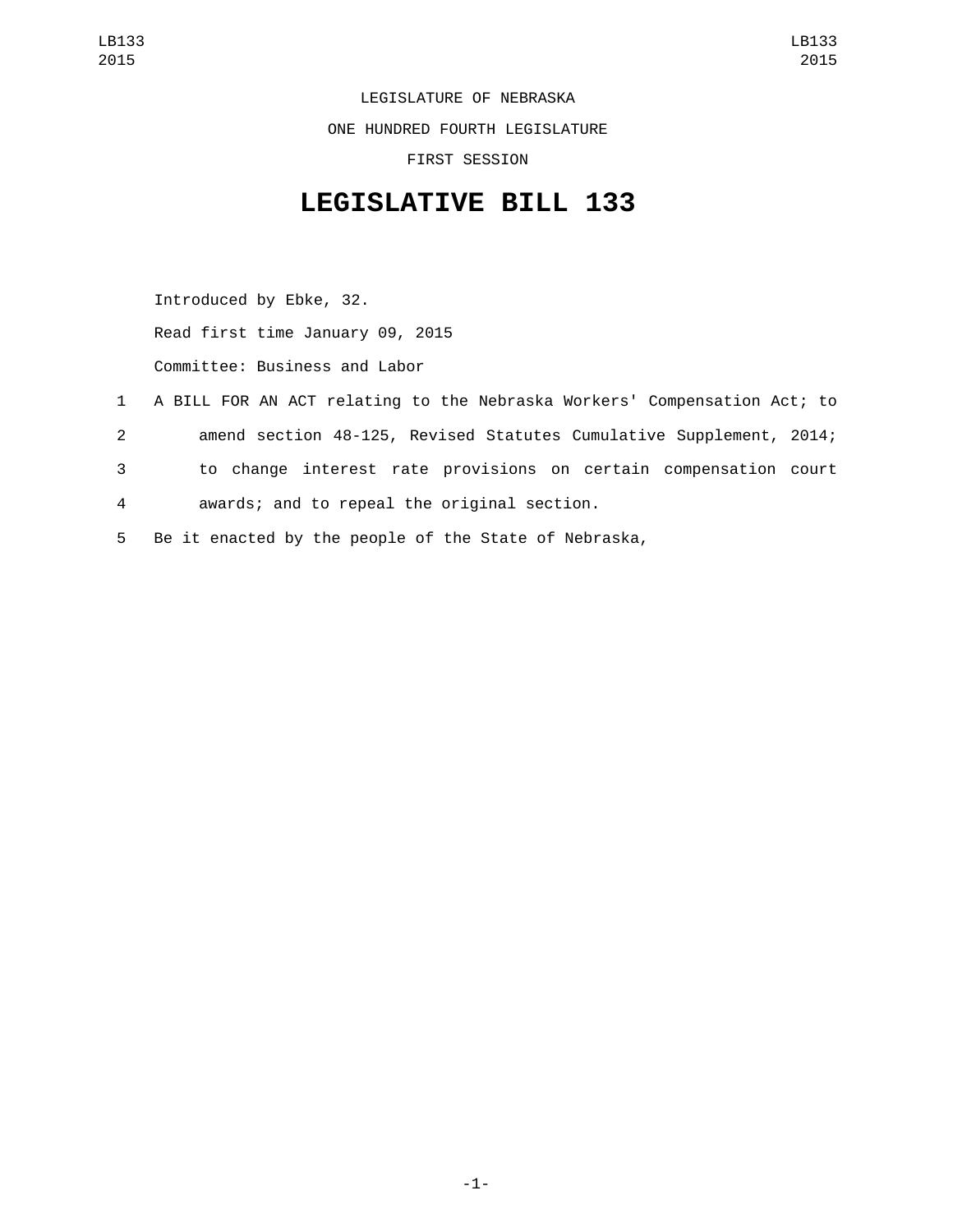Section 1. Section 48-125, Revised Statutes Cumulative Supplement, 2 2014, is amended to read:

 48-125 (1)(a) Except as hereinafter provided, all amounts of compensation payable under the Nebraska Workers' Compensation Act shall be payable periodically in accordance with the methods of payment of wages of the employee at the time of the injury or death. Such payments shall be sent directly to the person entitled to compensation or his or her designated representative except as otherwise provided in section 48-149.9

 (b) Fifty percent shall be added for waiting time for all delinquent payments after thirty days' notice has been given of disability or after thirty days from the entry of a final order, award, or judgment of the Nebraska Workers' Compensation Court, except that for any award or judgment against the state in excess of one hundred thousand dollars which must be reviewed by the Legislature as provided in section 48-1,102, fifty percent shall be added for waiting time for delinquent payments thirty days after the effective date of the legislative bill appropriating any funds necessary to pay the portion of the award or 19 judgment in excess of one hundred thousand dollars.

 (2)(a) Whenever the employer refuses payment of compensation or medical payments subject to section 48-120, or when the employer neglects to pay compensation for thirty days after injury or neglects to pay medical payments subject to such section after thirty days' notice has been given of the obligation for medical payments, and proceedings are held before the compensation court, a reasonable attorney's fee shall be allowed the employee by the compensation court in all cases when the employee receives an award. Attorney's fees allowed shall not be deducted from the amounts ordered to be paid for medical services nor shall attorney's fees be charged to the medical providers.

 (b) If the employer files an appeal from an award of a judge of the compensation court and fails to obtain any reduction in the amount of

-2-